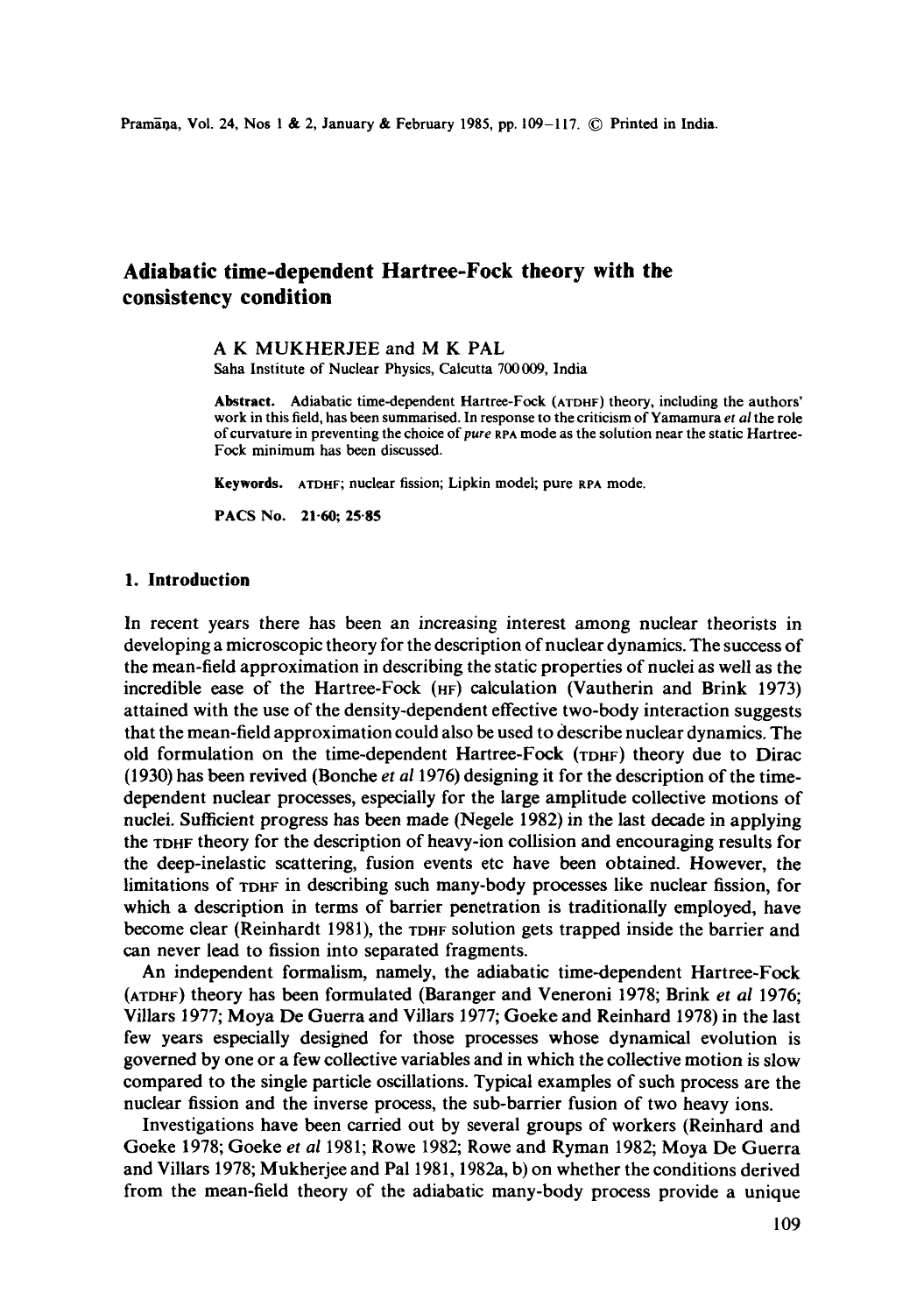specification of the collective subspace. It has turned out in these investigations (Mukherjee and Pal 1982a, b; Pal 1984) that the zeroth- and first-order ATDHF equations, called the Villars equations, supplemented with a consistency condition derived from the second-order ATDnF equation specify the collective path uniquely. Further, it is a satisfying result, as has been proved analytically by Mukherjee and Pal (1982a) that the path followed by the many-body system during its adiabatic motion is indeed the 'fission path' which follows the bottom of the valley. In  $\S$ 2 a short review of the ATDHF theory has been included.

However there has been a certain criticism due to Yamamura *et al* (1984) on the results obtained by Mukherjee and Pa1(1981) regarding the non-uniqueness of the solution of Villars equations. In the context of the three-level Lipkin model it has been argued by Yamamura *et al* (1984) that in the neighbourhood of a critical point of the collective potential the canonicity condition along with the RPA boundary condition restricts the solutions of the Villars equations to be unique and is given by the lowestfrequency principal line. In §3 emphasizing the role of curvature of the collective path, the ambiguity of the prescription used by Yamamura *et al* (1984) in order to choose the unique path has been clarified. Concluding remakrs are presented in §4.

### **2. The ATDHF theory**

The ATDHF theory has been developed primarily by Baranger and Veneroni (BV) (1978), Brink *et al* (1976), Villars (1977), Moya De Guerra and Villars (1977).

Baranger and Veneroni (1978) used the language of density matrix and the theory was cast in a form independent of any initial parametrisation. Using the TDHF equation the equations of motion as a function of time for the evolution of the time-even singleparticle density matrix and the corresponding momentum matrix have been obtained; adiabaticity in this work implies that the momentum matrix is 'small' in some sense. Given the initial values of the time-even density and the momentum matrix the equations of motion can be integrated taking small time steps. Using the density and the momentum matrix the existence of a collective Hamiltonian has been established and the Schrödinger equation corresponding to the classical Hamiltonian can be solved to compute any observables pertaining to the collective motion.

In the formulation of Villars and coworkers (Villars 1977; Moya De Guerra and Villars 1977) the theory is cast in terms of the state vectors that are parametrised right from the beginning in terms of two parameters--one to play the role of collective coordinate  $q$  and the other that of the collective momentum  $p$ . Assuming that the momentum p is small which assures the adiabaticity the *TDHF* equation has been used (Villars 1977) perturbatively in powers of the adiabaticity parameter  $p$  and the hierarchy of ATDHF equations has been obtained (Villars 1977). The zeroth- and first-order ATDHF equations, usually called the Villars equations, are given by

$$
\langle \delta \Phi(q) \bigg| H - \frac{\mathrm{d} V}{\mathrm{d} q} Q \bigg| \Phi(q) \rangle = 0, \tag{I}
$$

$$
\langle \delta \Phi(q) | [H, iQ] - P/m(q) | \Phi(q) \rangle = 0. \tag{II}
$$

Here  $P$  and  $Q$  are one-body particle-hole (p-h) type operators and the former is the generator of displacement in the time-even Slater determinantal space  $|\Phi(q)\rangle$ . The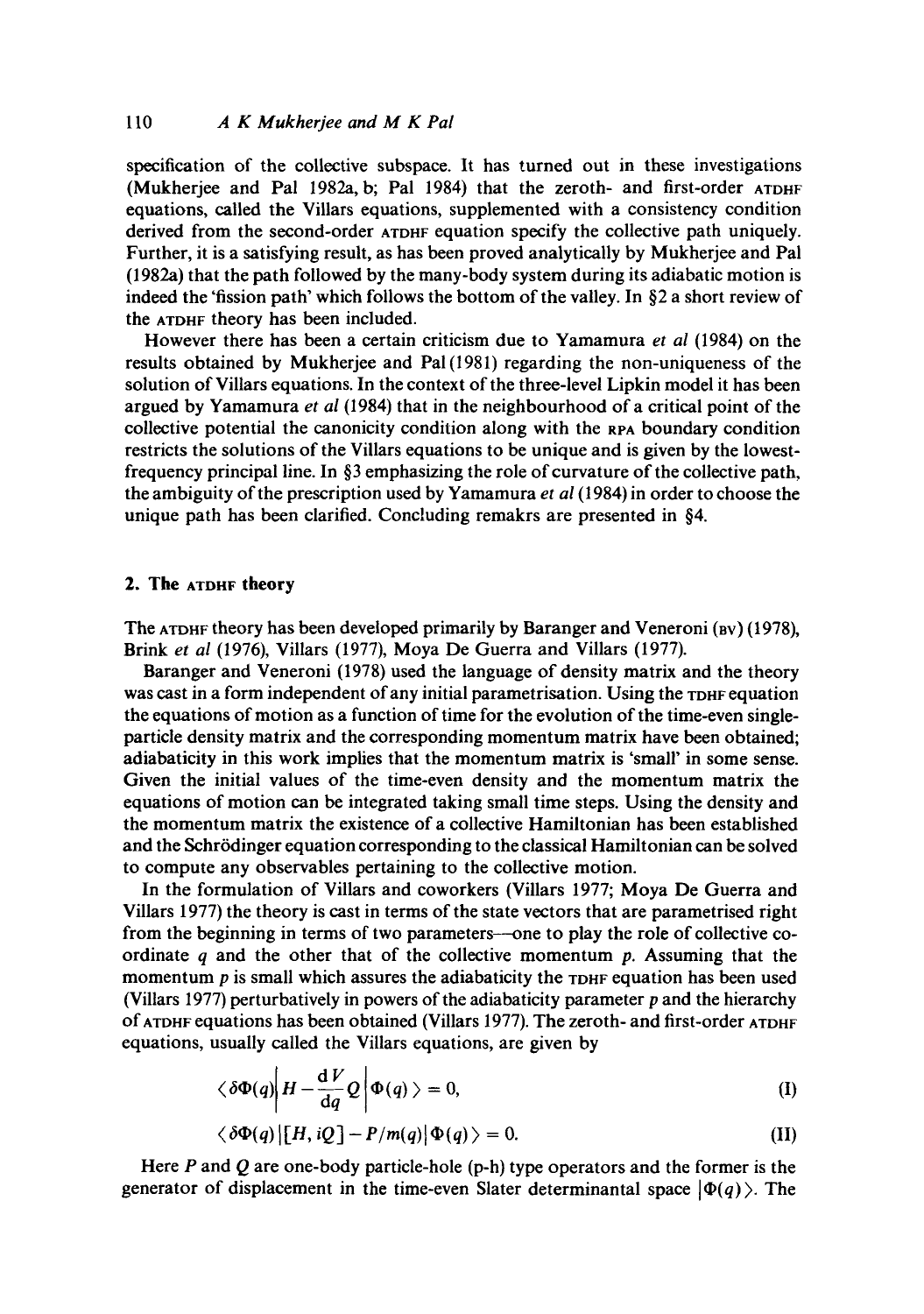collective potential  $V(q)$  and the collective mass  $m(q)$  are given by,

$$
V(q) = \langle \Phi(q) | H | \Phi(q) \rangle, \tag{1a}
$$

$$
m^{-1}(q) = \langle \Phi(q) | [[H, iQ], iQ] | \Phi(q) \rangle. \tag{1b}
$$

At any point in the Slater determinantal space defined by  $|\Phi(q)\rangle$  and its 1p-1h excited states  $|\Phi_{ph}(q)\rangle$ , (I) is an equation for the determination of the ph-components of Q in terms of those of the given Hamiltonian, while (II) determines the ph-components of the operator  $P$  which is the generator of displacement. In obtaining the time-even state  $|\Phi(q + \delta q)\rangle$  at the neighbouring point with the help of the generator P a normalisation factor  $(\lambda/m)$  is required which is obtained by choosing the collective submanifold (in this case a single collective co-ordinate  $q$ ) in terms of a measuring operator  $D$ ,

$$
q = \langle \Phi(q) | D | \Phi(q) \rangle, \tag{2a}
$$

$$
\alpha
$$

 $\langle \Phi(q)|[D, -iP]|\Phi(q)\rangle = 1.$  (2b)

It is to be emphasized here that the direction in the ph-space defined by the operator  $P$  is independent of the choice of this normalisation.

In this manner starting from *any* point (not a critical point) in the Slater determinantal space a unique path can always be obtained. By varying the starting point one can thus generate an infinite number of non-intersecting paths which are solutions of the Villars equations and converge at the nodal point of the potential function. It should be noted here that at the critical points where  $dV/dq = 0$  (I) does not determine Q and hence the procedure for generating a solution of the Villars equations (I) and (II), as described above, does not go through if a critical point is chosen in practice to start the solution.

In order to explore the feasibility of obtaining the ATDHF path, the theory has been applied (Moya De Guerra and Villars 1978; Mukherjee and Pal 1981) to describe a solvable model, namely, the three-level Lipkin model. In the context of the three-level model the Villars equations reduce (Moya De Guerra and Villars 1978; Mukherjee and Pal 1981) to a non-linear first-order ordinary differential equation of which the critical points of the collective potential *i.e.* the minimum, maximum, the saddle point etc are the singular points. All the solutions of the differential equation passes through the  $HF$ minimum which is then called the nodal point. With the use of a property regarding the behaviour of the solutions of the differential equation near the nodal point it has been shown (Mukherjee and Pal 1981) analytically that at the HF minimum the slopes of all the solutions including the valley path but excluding the higher-frequency principal line are the same as that of the lowest frequency RPA mode and thus the non-uniqueness of the solution of the Villars equations has been established.

The solutions of Villars equations are shown (Mukherjee and Pal 1982a) to represent the lines of force orthogonal to the equipotential surface on the curved space of the time-even Slater determinants and thus the non-uniqueness of the solution has been established in general, irrespective of the model. Through any point in the space of time-even Slater determinants there exists a line of force representing the solution of the Villars equations at that point. All these infinite numbers of non-intersecting solutions converge at the HE minimum and therefore the Villars equations with the boundary condition that the solution should behave like the lowest-frequency RPA mode near the HE minimum does not in general yield a unique ATDHF path. In particular in the case of a finite dimensional model like the Lipkin model where there are only two RPA modes, it is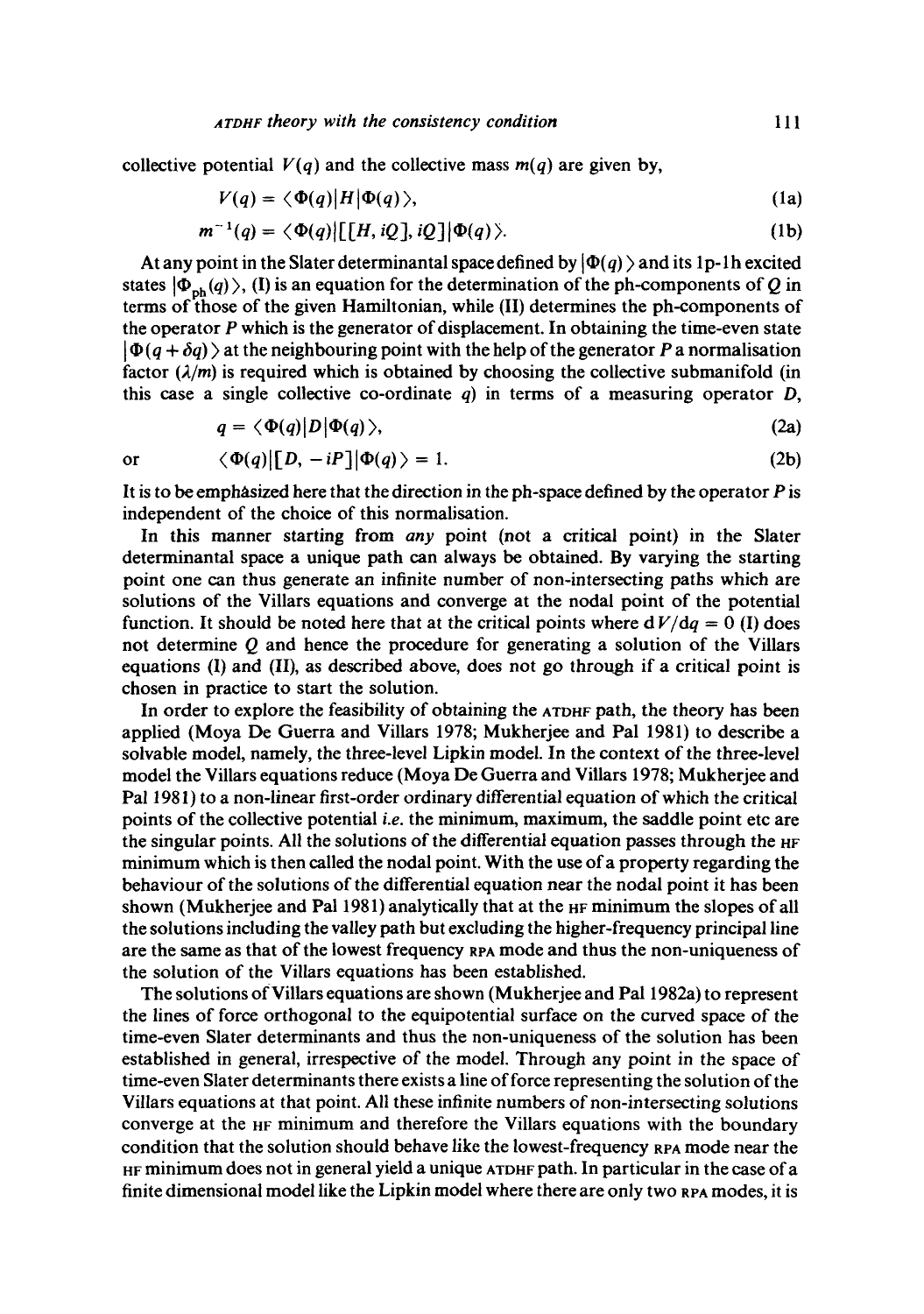obvious that an infinite number of lines of force representing the solution of the Villars equations ought to behave at the nodal point as either of the RPA modes.

It is to be noted here that in the ATDHF theory one is specifically interested in extracting a collective submanifold (in this case a one-dimensional path) on which the dynamics of the many-body system is governed by the Hamilton's equations of motion corresponding to a classical collective Hamiltonian defined on the collective submanifold. It is, however, intuitive on physical grounds as has been recognized frequently in the past in the macroscopic description of nuclear fission (Hill and Wheeler 1953) that physical systems describing adiabatic motion should follow the path along which the energy is minimised *i.e.* the path following the bottom of the valley. The valley of a potential function  $V$  is defined variationally as,

$$
\delta\{\left|\text{grad }V\right|^2\} - \Lambda \,\delta V = 0,\tag{3}
$$

*i.e.* the magnitude of the potential gradient is stationary for excursions along the equipotential surfaces. Here  $\Lambda$  plays the role of a Lagrange multiplier taking care of the constraint.

In view of the above non-uniqueness of the solution of Villars equations and the desire to explore the valley path as the optimal ATDHF solution Goeke and coworkers (Goeke and Reinhard 1978; Reinhard and Goeke 1978; Goeke *et al* 1980, 1981, 1983a, b) proposed a validity criteria for exploring the ATDHF path. It has been argued that to make the adiabatic assumption valid, a second-order quantity obtained from the second-order ATDHF equation should be *small* compared to the first-order contribution. In practice, however, they find (Goeke *et al* 1980, 1983a, b) that the ratio of the two contribution be *minimum* along the optimal path. Indeed the validity of the adiabatic assumption requires that the second-order quantity should be *small*  compared to the first-order contribution; it is however not clear from theoretical grounds why their ratio should be *minimum* for the optimal solution of the ATDHF theory. Nevertheless in numerical calculations (Goeke *et al* 1980, 1983a, b) they have used 'trial and error' method for exploring the optimal ATDHF path.

However, to describe nuclear fission, the theory should provide in a consistent manner the optimal path as the lowest valley of the many-body potential energy surface. It has been established by Mukherjee and Pal (1982a) that simultaneous solution of the zeroth-, first- and second-order ArDHF equations indeed delineates the lowest valley as the optimal solution of the ATDHF theory.

The formal identity of the ATDHF approaches of Villars and of Baranger and Veneroni (av) has been established (Mukl/erjee and Pal 1982a; Pal 1984). It has been demonstrated that while the av approach mixes the zeroth- and second-order quantities, ViUars neglects the second-order quantity altogether. In the spirit of the perturbation approach the second-order equation,

$$
\langle \delta \Phi(q) | \frac{1}{2} [[H, iQ], iQ] - \frac{1}{2} \frac{dm^{-1}}{dq} Q + m^{-1} \frac{dQ}{dq} | \Phi(q) \rangle = 0,
$$
 (III)

should be considered as a separate equation. It has been shown by Mukherjee and Pal (1982a) that for consistent exploitation of the time-dependent equation in the adiabatic limit the second-order equation (III) should be considered as a separate equation along with the zeroth- and first-order Villars equations (I) and (II).

Since, as has been noted earlier, the zeroth- and first-order equations can be solved,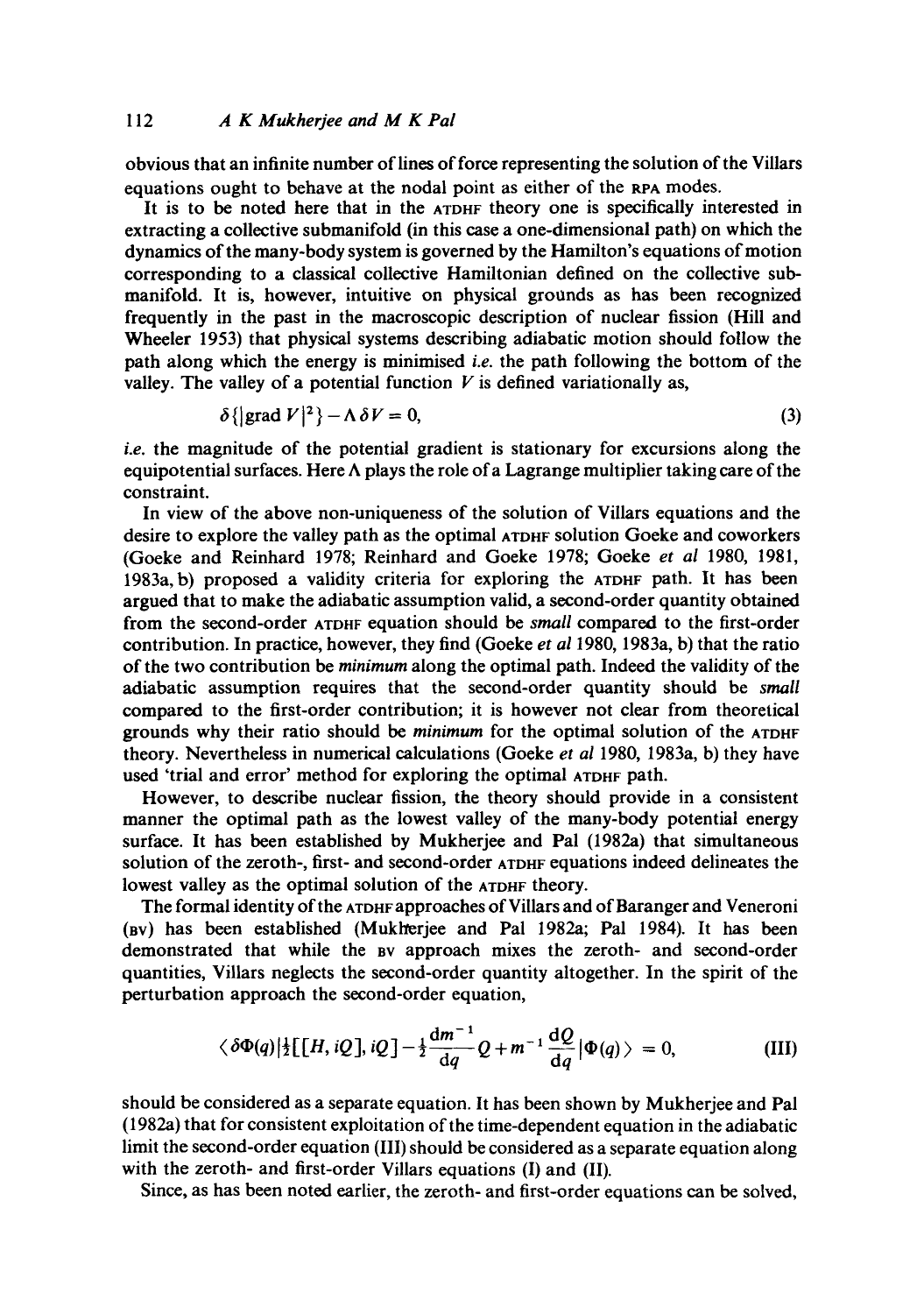given **a**  time-even determinantal state as the initial condition, the simultaneous fulfilment of the second-order equation calls for a consistency condition,

$$
\langle \delta \Phi(q) | \frac{1}{2} \lambda^2 \left[ \left[ H, i \mathcal{Q} \right], i \mathcal{Q} \right] + \frac{\lambda}{m} \left[ H, -iP \right] - \frac{1}{2} \lambda \omega_0(q) \mathcal{Q} \left| \Phi(q) \right\rangle = 0 \quad \text{(III')}
$$

derived from the zeroth- and second-order equations to be satisfied. Here,

$$
\omega_0(q) = \frac{1}{\lambda} \frac{d}{dq} (\lambda^2/m). \tag{4}
$$

It is a satisfying result as has been proved by Mukherjee and Pal (1982a) by an analytic method (without invoking any model) that the consistent solution of Villars equations (I) and (II) satisfying the consistency condition (III') yields a unique path. In the space of the time-even Slater determinant for which the mass matrix plays the role of the metric tensor characterising the space, the solution represents the valley of the collective potential satisfying the variational equation (3) with  $\omega_0(q)$  playing the role of the Lagrange multiplier  $\Lambda$ .

It should be noted here that having obtained the optimal collective path, the classical Hamiltonian defined on the optimal path can be established and with the use of the Schrödinger equation corresponding to the classical Hamiltonian the observables pertaining to fission may be computed.

However it is to be noted that the *AXDHF* theory indeed yields the Hamilton's equation of motion corresponding to the classical Hamiltonian,

$$
\mathcal{H}(p,q) = \frac{p^2}{2m(q)} + V(q) \tag{5}
$$

provided the canonicity condition,

$$
\langle \Phi(q) | [Q, -iP] | \Phi(q) \rangle = 1 \tag{6}
$$

is satisfied.

The canonicity condition (6) is interpreted (Villars 1977; Goeke and Reinhard 1978; Reinhard and Goeke 1978; Mukherjee and Pal 1982a, b; Goeke *et a11980,* 1983a, b) as a normalisation condition of the operators  $Q$  and  $P$ . Along with the equation (2b) that specifies the collective co-ordinates in terms of the measuring operator D, the canonicity condition (6) has been shown (Mukherjee and Pal 1982b; Goeke *et al* 1980, 1983a, b) to yield an equation for determining the collective mass *m(q)* consistent with the definition (lb).

### **3. Non-uniqueness in the Lipkin model**

In the context of the three-level Lipkin model Yamamura *et al* (1984) obtained the solution of the linearised Villars equations (I) and (II) in the neighbourhood of a critical point which are in essence the same as those obtained by Mukherjee and Pal (1981). Yamamura *et al* (1984) concluded that the slopes of all these solutions at the critical point are the same as that of the lowest frequency RPA mode. The above conclusion is true only when the critical point is a nodal point characterised by the fact that the square of the RPA eigenvalues are of the same sign. If the RPA eigenvalues (squared) are of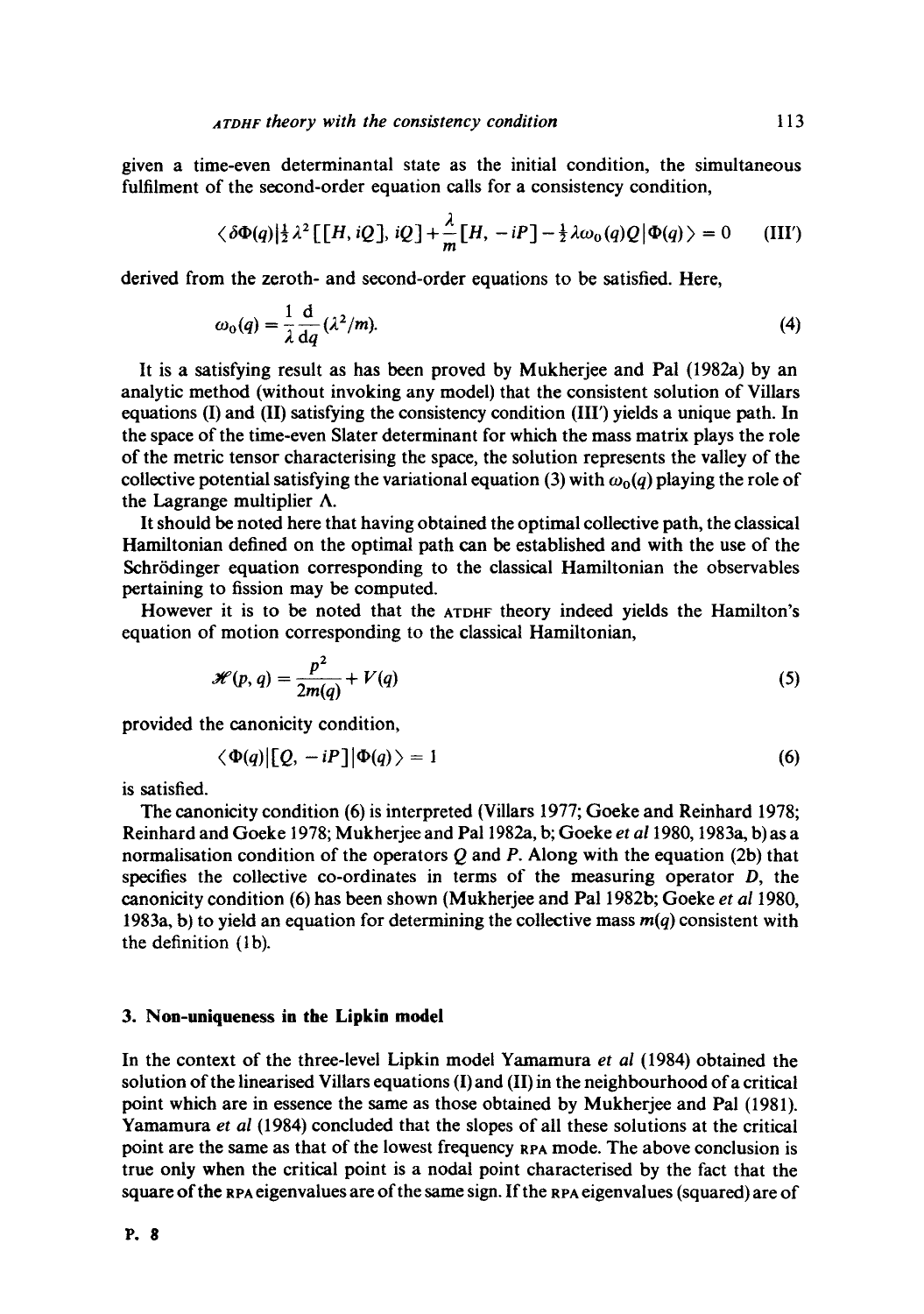opposite sign characterising the saddle point the principal lines which designate the RPA mode is the only solution (Mukherjee and Pal 1981).

The requirement of the RPA boundary condition demands that,

$$
(\partial^2 V/\partial q^2)_{q = q_{\text{HF}}} = \lambda_1,\tag{7}
$$

where  $\lambda_1$  is the lowest eigenvalue of the RPA matrix.

The canonicity condition of (6) linearised about the critical point along with the substitution of (7) and the afore-mentioned solution of the linearised Villars equations, can be written, following Yamamura *et al* (1984) as

$$
(A2 - 1)\lambda_1^2 \xi^2 + B^2 \lambda_2^2 \xi^{2\mu} = 0.
$$
 (8)

Here A and B are constants of integration,  $\lambda_1$ ,  $\lambda_2$  are the RPA eigenvalues (squared) with  $\mu = \lambda_2/\lambda_1$ . In order to avoid confusion with the operator Q a new notation  $\xi = q$  $-q_{\text{HF}}$  has been used in place of the notation Q of Yamamura *et al* (1984).

It is to be noted here that in deriving (8) the orthonormality of the RPA eigenvectors with respect to the metric  $M^{-1}$  (Mukherjee and Pal 1981) has been used.

It has been argued by Yamamura *et al* (1984) that (8) is satisfied if and only if,

$$
A^2 \approx 1,\tag{9a}
$$

$$
B=0.\t\t(9b)
$$

Condition (9) is a particular solution of the linearised Villars equations namely the principal line designating the lowest-frequency sPA mode. Yamamura *et al* (1984) concluded that the solution of the Villars equations (I) and (II) satisfying the canonicity condition (Baranger and Veneroni 1978) yields a unique path which is given by the solution of the  $ATDHF$  equations (I) and (II) satisfying the boundary condition that the solution in the neighbourhood of the critical point is given by the lowest-frequency principal line characterised by (9). The lacuna in this argument of Yamamura *et al*  (1984) will now be clarified.

Let us discuss the linearisation of the Villars equations (I) and (II) about the static Hartree-Fock (HF) state. Since (I) is satisfied for all values of q its derivative with respect to  $q$  should also be satisfied,

$$
\langle \delta \Phi(q) | [H, -iP] - C(q)Q - \lambda(q) \frac{\mathrm{d}Q}{\mathrm{d}q} | \Phi(q) \rangle = 0. \tag{10}
$$

Here  $\lambda(q) = dV/dq$  and  $C(q) = d\lambda/dq$ . At the critical point of the potential where  $\lambda(q)$  $= 0$  (I) does not determine, as noted earlier after (2b), the p-h components of Q; instead at that point it represents the static H<sub>F</sub> condition. In the *neighbourhood* of the H<sub>F</sub> point if the curvature of the path is neglected then  $dQ/dq = 0$  and (10) can be written as,

$$
\langle \delta \Phi(q) | [H, -iP] - C(q) Q | \Phi(q) \rangle = 0. \tag{11}
$$

Note that exactly at the H<sub>F</sub> point,  $\lambda(q) = 0$ , the third term in (10) drops out and (11) is exact.

Equation  $(11)$  along with  $(II)$  can easily be reduced to the RPA eigenvalue equation,

$$
\mathbf{R}|X_{\mathrm{hp}}\rangle = \omega(q)|X_{\mathrm{hp}}\rangle,\tag{12}
$$

where  $\omega(q) = C(q)/m(q)$  and **R** is the RPA matrix. We thus conclude that at the HF point the solutions are the RPA modes and the lowest energy solution is the lowest RPA mode.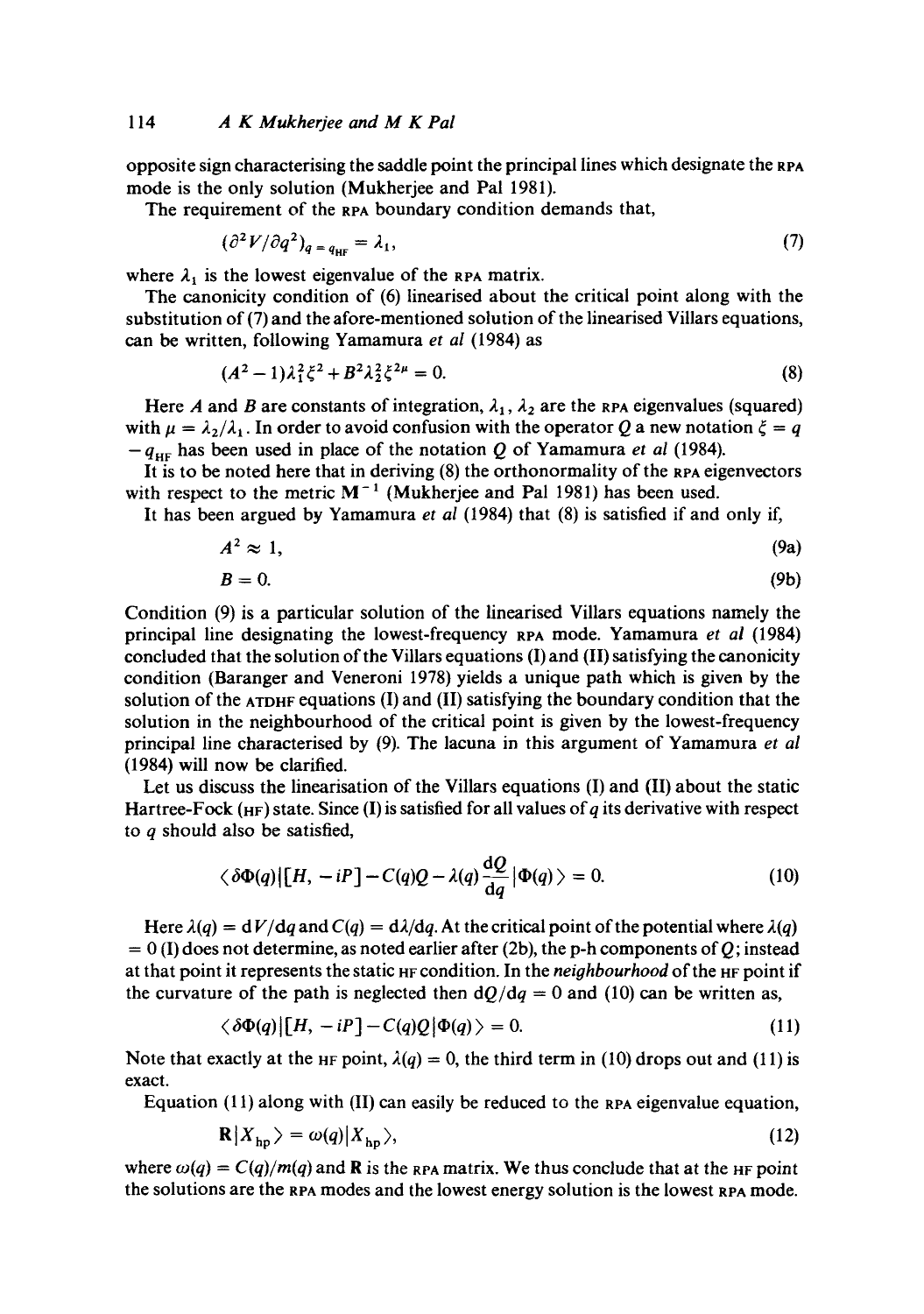However, due to the curvature effect, this does not preclude the possibility of many solutions in the neighbourhood of the HF point terminating at that point with the slope of the pure lowest RPA mode.

The curvature term  $(dO/dq)$  in (10) cannot be neglected in the neighbourhood of the HF point as can be seen from the second-order equation (III), which gives (Mukherjee and Pal 1982a)

$$
\langle \delta \Phi(q) | \frac{\mathrm{d}Q}{\mathrm{d}q} | \Phi(q) \rangle = \frac{m}{2} \langle \delta \Phi(q) | [[H, iQ], iQ] - \frac{\mathrm{d}m^{-1}}{\mathrm{d}q} Q | \Phi(q) \rangle. \tag{13}
$$

It therefore follows that although the solution of the ATDHF equations in the limit  $(q \rightarrow q_{HF})$  behaves like the decoupled apa solution, in the neighbourhood of the HF minimum, the solution cannot be given by a *pure* RPA mode but is a superposition of the spa modes which is dictated by the non-vanishing curvature.

The above assertion has been demonstrated in the context of the three-level Lipkin model by Mukherjee and Pal (1981) and in order to clarify further we reproduce here (figure 1) one of the figures of Mukherjee and Pal (1981) where the lowest-frequency  $RPA$  mode is shown as the line HR which excepting at the  $HF$  point is not an ATDHF solution. In the ATDHF numerical calculations (Goeke *et al* 1980, 1983a, b) of the fusion of  $O^{16} + O^{16}$  this ambiguity of starting the solution at the HF state of the compound system has been clearly felt and the optimal path is obtained by trial and error method starting from a point far off from the HF state.



**Figure** 1. The entire topography of ATDHF paths (continuous lines) along with the contour plot (dashed lines) of  $V(\theta_1, \theta_2)$  for the case  $x > (n + 1)$  ( $x = 3$ ,  $n = 1$ ) with the maximum M, minimum H and the two saddle points  $S_1$  and  $S_2$  of  $V(\theta_1, \theta_2)$  are shown. The optimal path following the bottom of the valley is shown by heavy dots. The line HR (parallel to the  $\theta_2$ -axis) represents the lowest-frequency RPA mode.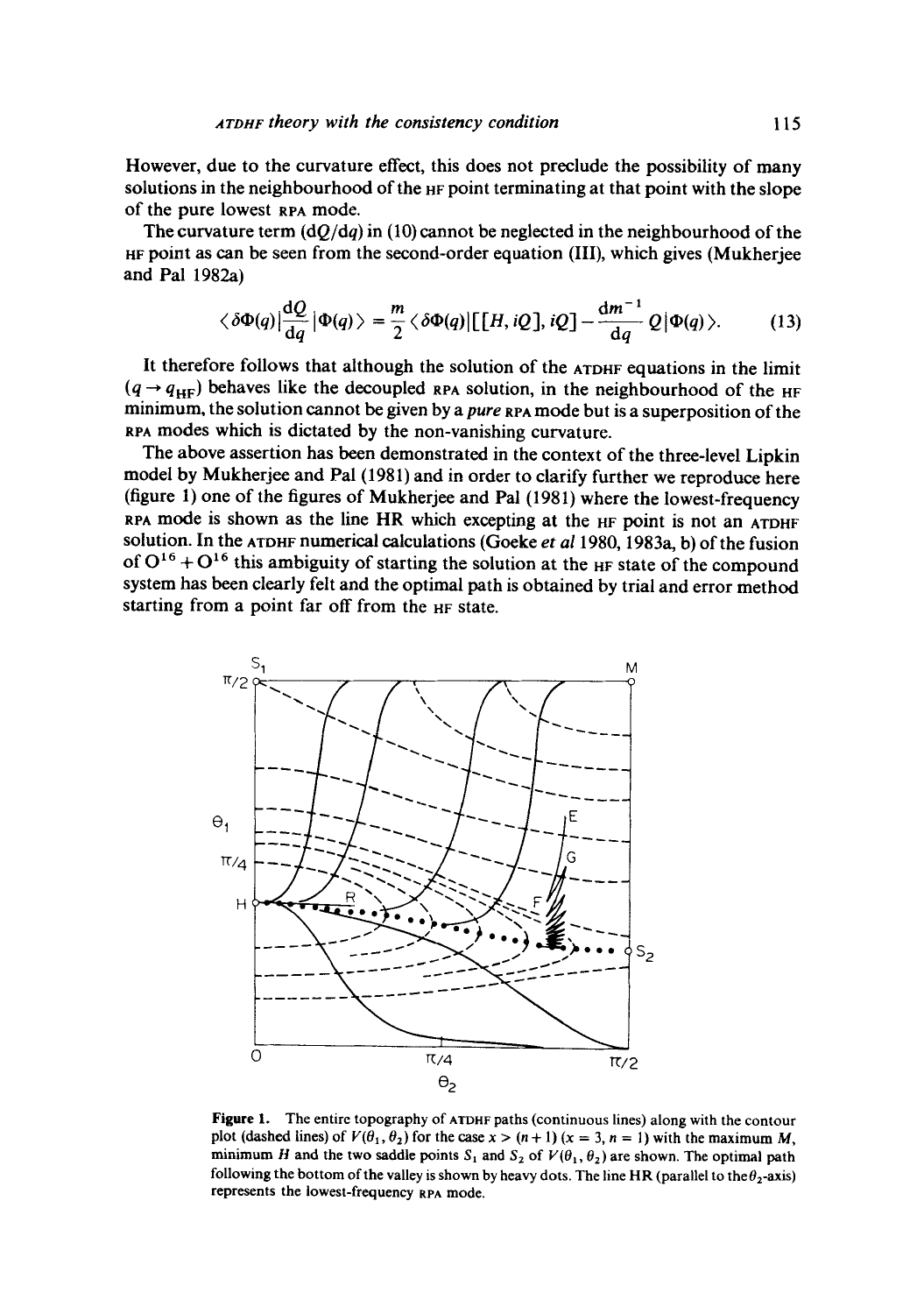# *116 A K Mukherjee and M K Pal*

In the adiabatic motion the nuclear system will in general start oscillations in a superposed mode and is expected to choose an optimal path along which the energy is minimised. This is the path which satisfies the consistency condition (III'). We therefore conclude that instead of constraining the system to choose a *pure* RPA mode, the system should be given the freedom to choose its lowest energy path which is obtained numerically by satisfying the canonicity condition. Constraining the solution deliberately as is done in Yamamura *et al* (1984) may be at best a good mathematical exercise with no utility for the physics of the large-amplitude nuclear collective motion for which delineating the valley path is to be set as a physically more desirable goal. Even within the three-level model the solution generated with the mathematical constraint of Yamamura *et al* (1984) departs considerably from the valley path as seen from the figure.

In the context of the three-level Lipkin model it thus follows from the above discussions that even in the neighbourhood of the HF point, the principal lines are not a solution to the ATDHF equations (I) and (II) which in the Lipkin model reduce to a non-linear first-order ordinary differential equation and thus the prescription of solving (I) and (II) or equivalently the non-linear differential equation with a boundary condition of particular solution (in the neighbourhood of the HF point) which itself is not a solution to the ATDHF equations is not clear to the present authors.

In our view (8) does not always imply that the condition (9) should be satisfied because of the following reason. The solutions of Villars equations (I) and (II) are obtained by linearising (I) about the critical point and therefore in essence is equivalent to (11) in which the curvature has been neglected. Further the canonicity condition is also linearised about the critical point. In such a linearised ATDHF theory we can only demand that (8) should be satisfied only in the limit ( $\xi \rightarrow 0$ ). If the limit ( $\xi \rightarrow 0$ ) of (8) is utilised two situations arise:

(i) If  $\mu > 0$  characterising the nodal point then in the limit ( $\xi \rightarrow 0$ ) (8) is satisfied for *all values* of A and B including those of (9) and thus the principal line is not the only solution that satisfies the canonicity condition (8) but a whole host of solutions of Villars equations along with the principal line satisfies the canonicity condition and behave like the lowest-frequency RPA mode near the HF minimum.

(ii) If  $\mu$  < 0 characterising the saddle point then in the limit ( $\xi \rightarrow 0$ ) (8) implies that (9) must be satisfied and thus the principal line is the only solution.

Thus the assertion of Yamamura *et al* (1984) that in the neighbourhood of a *critical point* the only solution of Villars equations that satisfies the canonicity condition (6) and *behave* like the lowest frequency RPA mode is the lowest-frequency principal line is true only when the *critical point* is a *saddle point* but *not a nodal point* and therefore the results established in our work (Mukherjee and Pal 1981, 1982a, b) contrary to the criticism of Yamamura *et al* (1984) are correct and valid.

## **4. Conclusions**

In this paper the non-uniqueness of the solution of ViUars equations satisfying the canonicity equation and the sPA boundary condition, in contrast to the criticism due to Yamamura *et al* (1984) has been established. The adiabatic time-dependent Hartree-Fock theory with the consistency condition which delineates in a consistent manner the 'fission path' desired by workers in this field has been summarised.